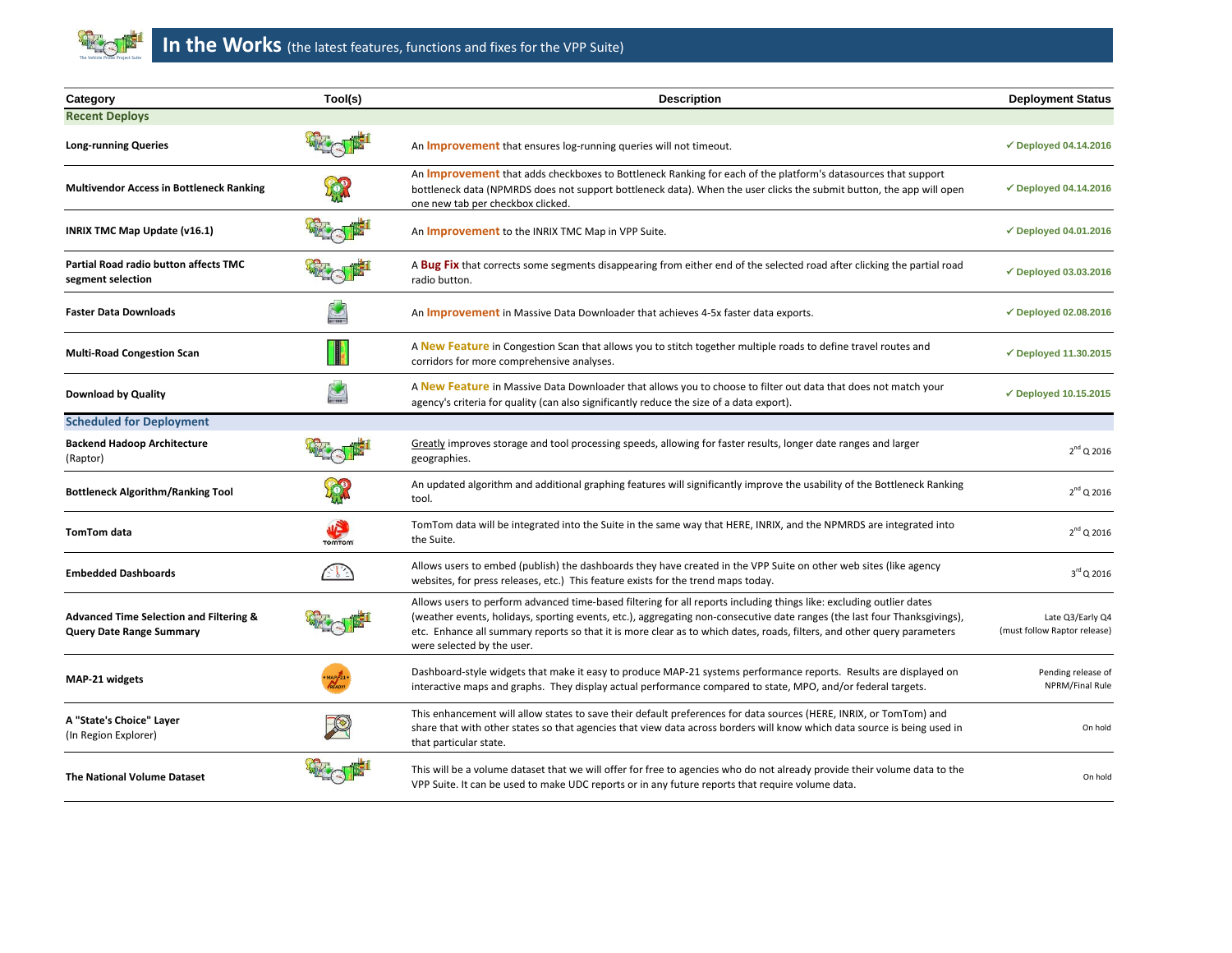

## **In the Works** (potential features & functions for the VPP Suite) April 22, 2016

| <b>Potential New Features</b>                                           |                              |                                                                                                                                                                                                                                                                                                                                                                                                                                                       |            |
|-------------------------------------------------------------------------|------------------------------|-------------------------------------------------------------------------------------------------------------------------------------------------------------------------------------------------------------------------------------------------------------------------------------------------------------------------------------------------------------------------------------------------------------------------------------------------------|------------|
| <b>Origin-Destination Data Analytics</b>                                |                              | This new feature would allow users to analyze OD data from INRIX within the Suite. Various visualizations, analytics,<br>and summary statistics will be provided                                                                                                                                                                                                                                                                                      | <b>TBD</b> |
| Sub-segment data storage and retrieval                                  |                              | This significant enhancement will allow users who choose to purchase XD or sub-segment granularity within the Suite.<br>This requires both front-end and back-end software development.                                                                                                                                                                                                                                                               | <b>TBD</b> |
| In-App User Feedback                                                    |                              | Integrated survey and feedback forms that allow users to provide instant, detailed feedback from within the app (no<br>email required). Examples of feedback might include bug reporting, enhancement request, "how do it," etc.                                                                                                                                                                                                                      | <b>TBD</b> |
| Color threshold selection in UDC reports                                |                              | Similar to the color threshold selection in Trend Map and Congestion Scan, change the color-coding of each cost in the<br>User Delay Cost app by using slider bars (and choose your own color palate).                                                                                                                                                                                                                                                | <b>TBD</b> |
| Multivendor support in the Dashboard                                    | $\triangle$ $\triangleright$ | Other tools in the suite already allow you to choose between data sources. This will bring that selection to the<br>Dashboard.                                                                                                                                                                                                                                                                                                                        | <b>TBD</b> |
| <b>Travel-time Monitoring Report</b>                                    |                              | Develop a reporting protocol w/form that emulates NCDOT's Fortify reporting process                                                                                                                                                                                                                                                                                                                                                                   | <b>TBD</b> |
| Email report notification for long duration<br>queries                  |                              | This feature will allow users to submit a query for any and all analytics, walk away (or log out) from the suite, and simply<br>wait for their query to complete via email notification. When an email is received, the user will be able to click on a link,<br>and their query results will appear.                                                                                                                                                 | <b>TBD</b> |
| <b>Scheduling Reoccurring Reports</b>                                   |                              | For users that frequently run the "same" type of report, this feature will allow users to schedule certain types of reports<br>and downloads to automatically run: every X-days, hours, or minutes; the first day of each month; every 2nd<br>Wednesday; etc.).                                                                                                                                                                                       | <b>TBD</b> |
| Data quality filtering in other tools                                   |                              | The massive data downloader already allows users to filter data based on quality indicators provided by the data<br>vendors. This new features would allow users to request that the Suite filter out data of low quality for certain reports.                                                                                                                                                                                                        | <b>TBD</b> |
| Data quality/availability visualizations<br>throughout the suite        |                              | The User Delay Cost tool already allows users to visualize data availability indicators. This new feature would allow<br>users visualize both data quality and data availability in all other tools within the Suite.                                                                                                                                                                                                                                 | <b>TBD</b> |
| More dashboard widgets<br>(safety, reliability, trends, etc.)           | 283                          | The current offering of widgets is relatively small (travel times, bottlenecks, MAP-21 reports, etc.) We are looking to<br>add more widgets related to safety data, weather, trends, etc. We are also soliciting ideas from Coalition members.                                                                                                                                                                                                        | <b>TBD</b> |
| <b>Experienced travel times</b>                                         |                              | Current travel times in the Suite are "instantaneous" travel times. This enhancement would enable the calculation of<br>user experienced travel times, which is significantly more processor intensive), and we would then allow users to choose<br>which travel time they want to view: experienced or instantaneous.                                                                                                                                | <b>TBD</b> |
| Graphics showing percent of time at certain<br>speeds                   |                              | For any given TMC or set of TMCs, this graph would show what percent of time the segments were reporting a given<br>speed over any date/time range. For example: 65% at 55MPH, 20% @ 50MPH, 10% @ 25 MPH, etc.                                                                                                                                                                                                                                        | <b>TBD</b> |
| <b>Cumulative Frequency Diagram (CFD) plots</b>                         |                              | This enhancement will allow users to generate cumulative frequency diagrams (CFDs), or sometimes called Cumulative<br>Distribution Functions. This plot of percentiles versus travel times for a period of study (similar to the percent of time at<br>certain speeds) helps to reduce any data set to a monotonically increasing single line plot for analysis. It can be<br>particularly useful in analyzing arterials performance measures.        | <b>TBD</b> |
| Integrating Treeversity features into the<br>suite (bottleneck ranking) | Tree Versity 2 200           | The TreeVersity2 application has the capability to show users how congestion, bottlenecks, and travel times have<br>changed from one time period to another (Month X compared to Month Y, Year X to year Y, etc.) and how those<br>changes are reflected in various geographies (nation compared to state compared to MPO compared to county<br>compared to city). This enhancement would enable certain TreeVersity2 functionality within the Suite. | <b>TBD</b> |
| <b>Trend Map movie editor</b>                                           | Re                           | Allow users to customize and annotate the Trend Map movies they create with things like: captions, callout arrows,<br>customized start/end times, etc.                                                                                                                                                                                                                                                                                                | <b>TBD</b> |
| Shockwave plots                                                         | Cop                          | This animated map would allow users to visualize how bottlenecks grow and shrink over time in various locations.                                                                                                                                                                                                                                                                                                                                      | <b>TBD</b> |